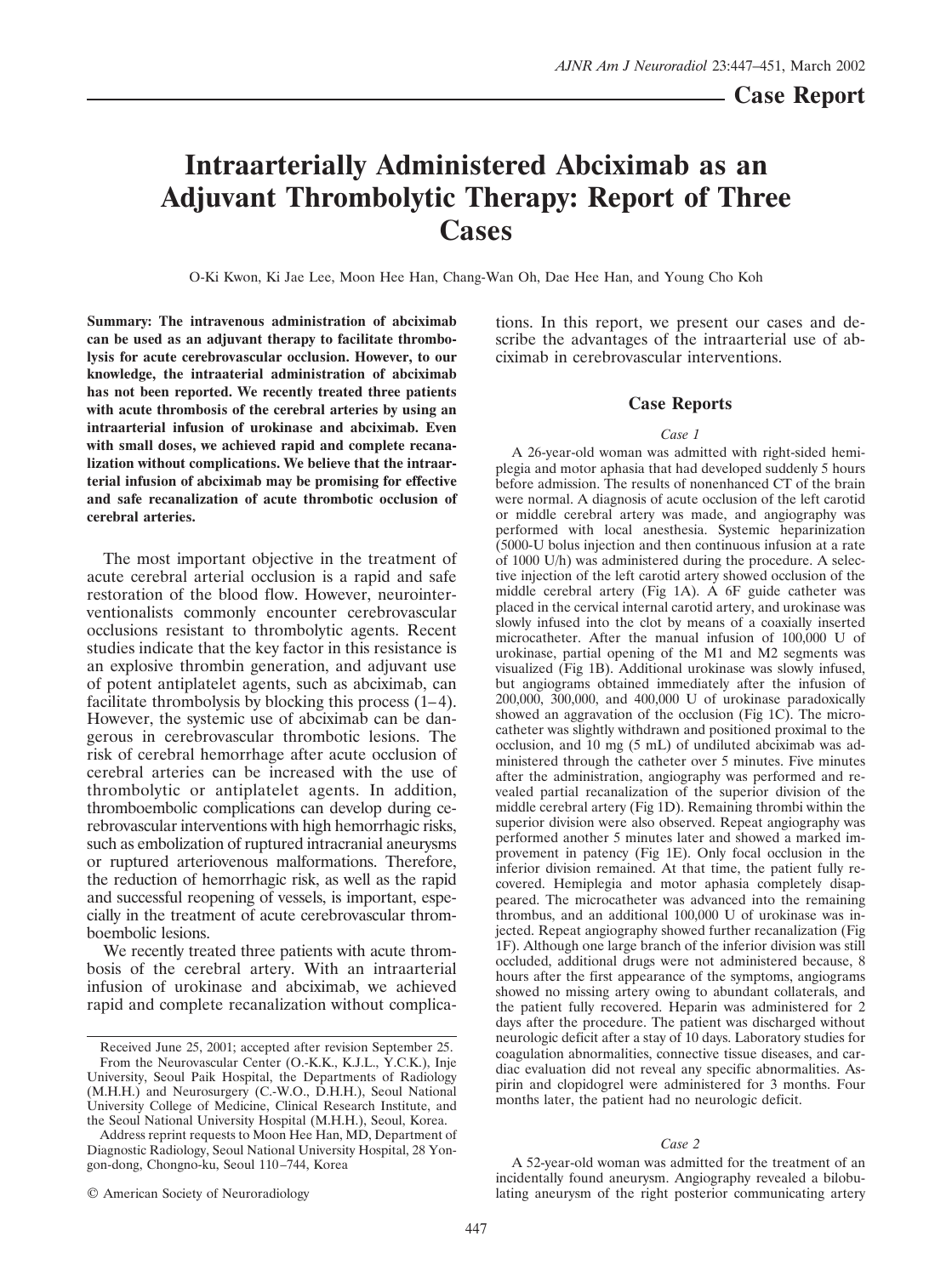

Fig 1. Case 1. Angiograms show an acute middle cerebral artery occlusion treated with intraarterially administered urokinase and abciximab.

*A*, Initial angiogram shows occlusion of the left M1 segment.

*B*, After the intraarterial infusion of urokinase (100,000 U), the artery is partially opened.

*C*, Angiogram obtained after the intraarterial infusion of urokinase (300,000 U) shows aggravation of thrombotic occlusion of the M1 segment.

*D*, Angiogram obtained 5 minutes after intraarterial infusion of 10 mg of abciximab shows a partial recanalization. Remaining thrombi are seen within the superior division of the middle cerebral artery.

*E*, Angiogram obtained another 5 minutes later shows more advanced recanalization.

*F*, Final angiogram shows further recanalization. Although one branch of the inferior division of the middle cerebral artery is still occluded, in lateral projection, there was no missing artery owing to well-developed collaterals (not shown).



Fig 2. Case 2. Angiograms show a thrombotic complication that occurred during embolization with Guglielmi detachable coils; this was successfully treated with intraarterial abciximab.

*A*, Angiogram shows a bilobulated posterior communicating artery aneurysm.

*B*, Angiogram obtained after detachment of the last coil shows thrombotic occlusion of the parent artery.

*C*, Angiogram obtained 5 minutes after intraarterial infusion of abciximab (5 mg) through a guide catheter shows recanalization, although there remains a luminal narrowing of the parent artery due to the protruding coil mass.

(Fig 2A). A mild luminal irregularity, probably due to atherosclerosis, was observed in the internal carotid artery. A decision was made to perform embolization with Guglielmi detachable coils. With the patient under general anesthesia, a 6F guide catheter was positioned in the right internal carotid artery, and the aneurysm was selected with a microcatheter. Systemic heparin was administered (a 3000-U bolus and then continuous infusion at a rate of 1000 U/h). Initially, obliteration of the two lobes with one large coil was tried, but it failed; therefore, separate packing of the lobes was tried. While the first coil was being placed in the superior lobe, the aneurysm ruptured. This rupture was induced by a protrusion of a small coil loop outside

the aneurysm wall. However, as the coil was further positioned, bleeding soon stopped. After obliteration of the superior lobe, the catheter was pulled back gently and inserted into the inferior lobe. A coil (Guglielmi detachable coil-10, 2 mm  $\times$  4 cm, soft, stretch resistant) was placed, but during deployment, the coil was fractured. Angiography performed after the fracture revealed a thrombotic occlusion of the internal carotid artery (Fig 2B). The microcatheter was withdrawn from the aneurysm, and the thrombus was laced with 160,000 U of urokinase; the tip of the catheter was placed proximally, internally, and distally to the clot. However, the occlusion was unaffected. For fear of potential rebleeding from the superior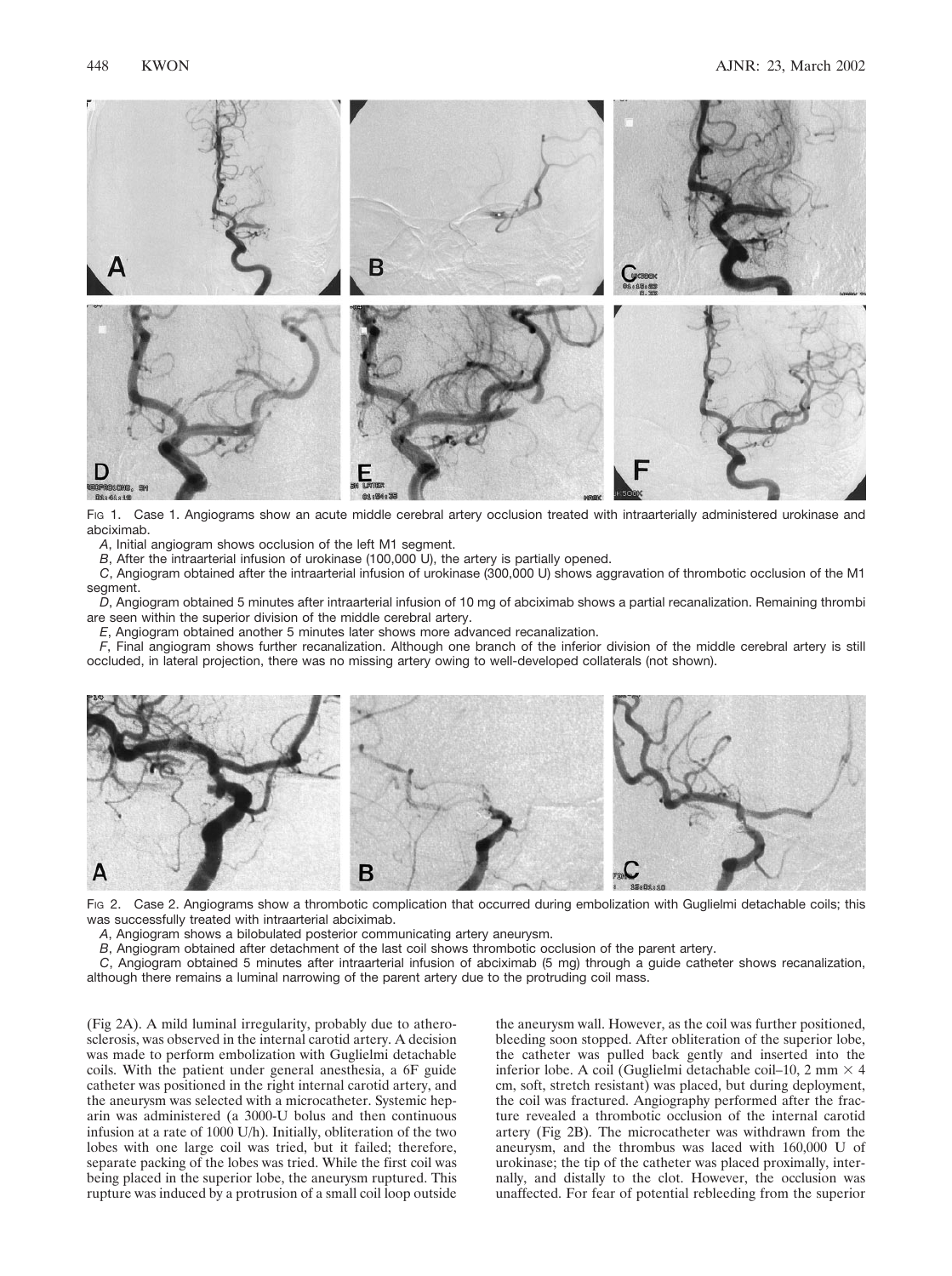

FIG 3. Case 3. Angiograms show a thrombotic complication that occurred during embolization with Guglielmi detachable coils; this was successfully treated with intraarterially administered abciximab.

*A*, Initial angiogram shows an anterior communicating artery aneurysm.

*B*, Angiogram obtained after complete occlusion with five Guglielmi detachable coils shows luminal narrowings of both A2 segments. *C*, Angiogram obtained 15 minutes after intraarterial infusion of abciximab (4 mg) by means of a microcatheter shows an obvious thrombolysis. Bloodflow through the right A2 segment is completely restored.

lobe, which had ruptured approximately 20 minutes before, additional urokinase was not used. Instead, 5 mg (2.5 mL) of abciximab was infused through the guide catheter over a 1-minute period. Angiography performed 5 minutes later showed obvious recanalization though a luminal narrowing in the parent artery due to a protruding coil mass that remained (Fig 2C). The aneurysm was not completely occluded, but further coil packing was not attempted. The patient fully recovered from anesthesia and had no neurologic deficit. Heparinization was continued for 2 days after the procedure. Aspirin and clopidogrel were administered. The patient's neurologic status remained normal during 5 months of follow-up.

#### *Case 3*

A 25-year-old man visited the emergency department because of a sudden severe headache. The patient was conscious, and his neurologic findings were normal. CT of the brain revealed a diffuse subarachnoid hemorrhage, and cerebral angiography revealed an anterior communicating artery aneurysm (Fig 3A). The right A1 segment was aplastic. A decision was made to administer endovascular treatment. With the patient under general anesthesia and with the administration of heparin (a 3000-U bolus and then continuous infusion at a rate of 1000 U/h), a 6F guide catheter was positioned in the left internal carotid artery. With use of a conventional coil embolization technique, the aneurysm was completely obliterated with five Guglielmi detachable coil–10s. However, angiograms obtained immediately after embolization showed thrombi in the proximal portion of both A2 segments. The thrombi appeared to develop by propagation of the thrombi that had formed within the aneurysm (Fig 3B). Bloodflow through the A2 segments was delayed, especially on the right side. The microcatheter was positioned in the mid-A1 segment, and urokinase (150,000  $\dot{U}$ ) was slowly infused. However, this did not produce any change. We decided to use abciximab via an intraarterial route. Initially, 2 mg (1 mL) of abciximab was injected through the microcatheter because the thrombi were small. However, angiograms obtained 5 minutes after injection showed no significant change in the thrombi. An additional 2 mg (1 mL) of abciximab was infused over 1 minute. Ten minutes later, repeat angiography showed more advanced lysis of the clots and full restoration of A2 flow (Fig 3C). Repeat angiography performed 30 minutes later showed the same finding. The patient fully recovered, and no neurologic deficit was observed. Heparinization was continued for 2 days after the procedure. The patient was discharged 14 days later, without neurologic deficit. Aspirin and clopidogrel were administered for 3 months, at which time the patient was free from neurologic symptoms and signs.

# **Discussion**

Thrombus consists of multiple elements, including platelets, thrombin, and fibrin. Because thrombolytic agents target only fibrin mesh and because other components of thrombi also play important roles in thrombosis, a complete dissolution of arterial thrombi with thrombolytic agents alone is often difficult. The key factor in the resistance to thrombolytic agents is thrombin (5). If the generation of thrombin exceeds natural anticoagulatory activity, thrombin displays its own activity (ie, cleavage of fibrinogen into fibrin) (6, 7). Undoubtedly, thrombin can be generated without platelets, but only a tiny amount of thrombin is produced by this process. For excessive thrombin generation, the roles of platelets are essential (7). After activation, platelets can facilitate thrombin generation by several mechanisms. First, activated platelets undergo a conformational change that provides a catalytic surface on which thrombin is formed from prothrombin (8). Second, activated platelets release an activated form of factor V from alpha granules (9). Third, activated platelets activate many coagulation factors, such as factors VIII (10), XI (11), and XII (11). Moreover, activated platelets facilitate fibrin mesh formation by activating factor XIII (fibrin stabilization factor) (12) and releasing plasminogen activator inhibitor and vasoconstricting substances (6). In addition, thrombin itself is the most potent stimulant for platelet activation (6). Thus, thrombin facilitates further platelet activation. These processes induce a cascade reaction that causes explosive thrombin generation. Therefore, antiplatelet agents can be used as anticoagulants or thrombolytics. Direct antithrombin agents, such as heparin, may be thought to be the best medication in reversing the effects of excessive thrombin. However, clot-bound thrombin is resistant to antithrombin III (13). Moreover, heparin can paradoxically activate platelets (14).

The most important process of platelet activation is platelet aggregation, and the key element of this process is glycoprotein IIb-IIIa receptor; regardless of the stimulus, the final common pathway for platelet aggregation involves expression of the glycoprotein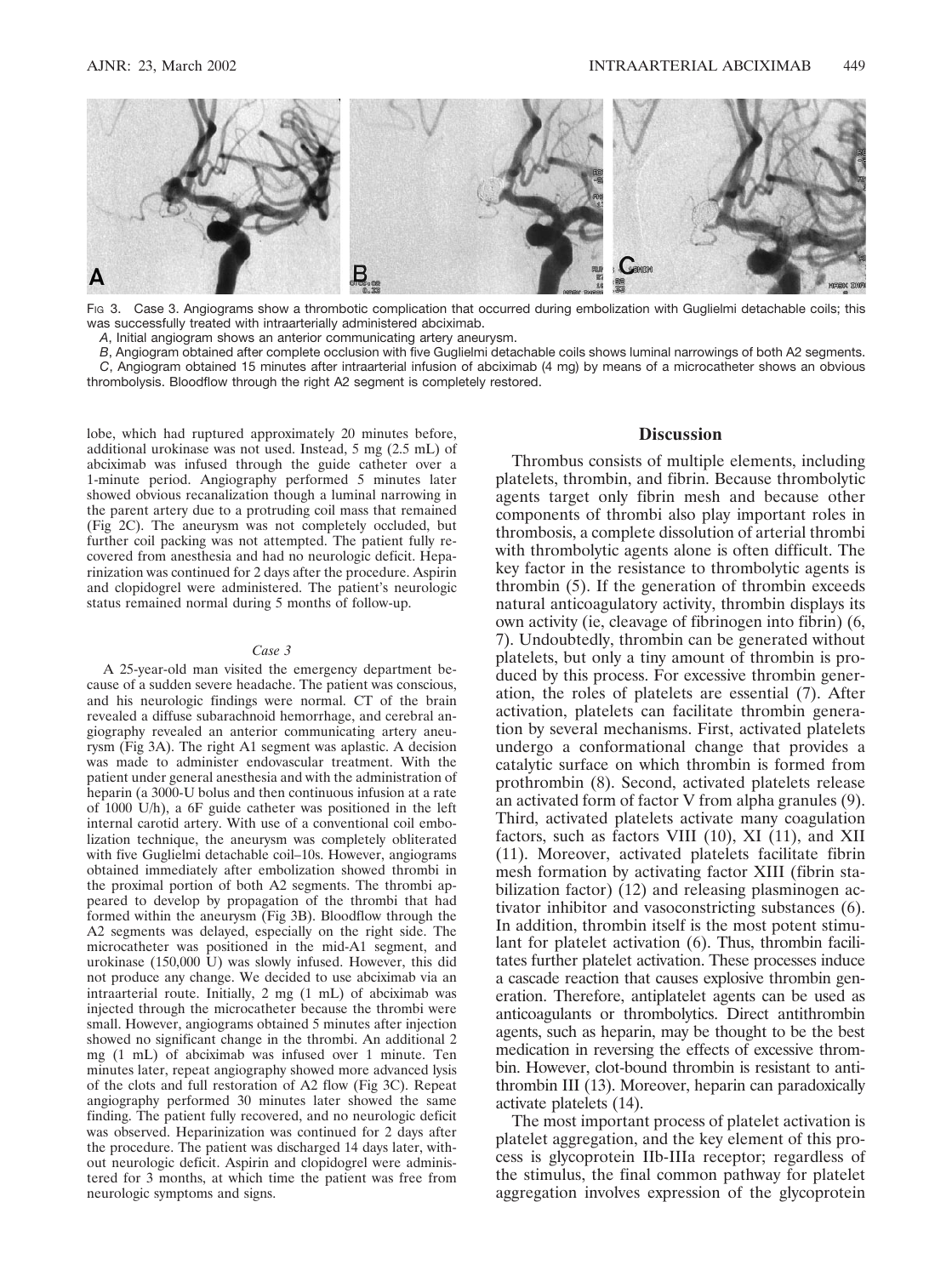IIb-IIIa receptors on platelet surface (6). Activated glycoprotein IIb-IIIa receptors have a high binding affinity for fibrinogen and other adhesive proteins that make platelets cross-link one to another (aggregation) (6). All available antiplatelet agents target this process. Aspirin and ticlopidine act by inhibiting arachidonic acid metabolism and adenosine 5'-diphosphateinduced signal transduction, respectively. However, their inhibition of platelet aggregation is incomplete because other pathways can lead to glycoprotein IIb-IIIa activation (15).

Abciximab, which is made by immunization of a mouse with human platelets, is the Fab fragment of a monoclonal antibody directed against the platelet glycoprotein IIb-IIIa receptor. It is the first antiintegrin receptor drug used in humans (15). It is a more potent platelet inhibitor than aspirin (6). The efficacy of abciximab has been extensively documented in experimental as well as clinical studies (1, 7, 16). The most commonly used regimen consists of an intravenous 0.25 mg/kg bolus injection and then a continuous infusion of 0.125  $\mu$ g/kg/min (maximum 10  $\mu$ g/ min) for 12 hours. This regimen immediately induces an 80% blockade of glycoprotein IIb-IIIa receptors and a prolongation of bleeding time of 30 minutes (6). Inhibition of platelet function is sustained throughout the duration of infusion, and this profound effect persists for 4–6 hours after termination of the intravenous infusion (17).

Recanalization of occluded cerebral arteries is one of the technical challenges in the field of neurointervention. Even after the intraarterial administration of large doses of thrombolytic agent, recanalization is often unsuccessful. A limited time window, potential fatality, and marked benefits from reopening have permitted more aggressive attempts. However, as always, not only the benefits but also the risks should be considered. One of the most serious potential risks is the development of cerebral hemorrhage. In the natural history of cerebral stroke, the risk of hemorrhagic transformation is well known, and the risk can be further increased by adding fibrinolytic agents. In addition, fatality can be increased by fibrinolytic agents (18). In special situations, such as the treatment of thromboembolic complications that develop during coil embolization of ruptured cerebral aneurysms, fibrinolytic agents can be used, but they should be used with caution. Coils cannot replace the volume of the whole aneurysm, and the remaining space is occupied by thrombi, even in completely occluded aneurysms. Because these thrombi are acutely formed, they are easily lysed with fibrinolytic agents. Thus, the aggressive use of fibrinolytics may be dangerous. Moreover, if an aneurysm rebleeds during coil embolization, as in one of our cases, fibrinolytic agents should be used more carefully.

Reducing the dose of a fibrinolytic agent is important. In this situation, the adjuvant use of antiplatelet agents, such as abciximab, can be helpful in the dose reduction. Clinical studies of cardiovascular intervention have shown that the adjuvant use of abciximab permits a reduction in the dose of fibrinolytics and heparin (16). The additional use of abciximab, however, may be dangerous, too. In the treatment of cerebrovascular occlusion, several authors (2, 4) reported cases in which abciximab was systemically used. They showed that abciximab was not only effective but also safe. However, the real safety of abciximab in cerebrovascular interventions has not been established yet. In one study (3) in which abciximab was systematically used, there was a higher frequency of cerebral hemorrhage in the abciximab group than in the placebo group. In a myocardial infarction study (16), a higher dose of abciximab was associated with a higher bleeding rate. Therefore, even though abciximab has been reported as a safe drug, the use of a smaller dose is better. The use of a small amount of abciximab may be more important, especially when the potential fatality of cerebral hemorrhage is high, such as during the acute period of subarachnoid hemorrhage or in association with thrombotic occlusion of major cerebral arteries. In addition, the potential need for emergency surgical intervention may be another reason for reducing the dose of abciximab. From a practical point of view, platelet transfusion is the only method for reversing abciximab. It can rapidly restore platelet action. In general, however, the preparation of platelet concentrates requires time.

We believe that direct intraarterial administration of abciximab is one technique with which the dose of abciximab can be further reduced. Our cases showed successful and rapid recanalization with low-dose urokinase, as well as with low-dose abciximab. We used 4, 5, and 10 mg of abciximab in three cases. Compared with a systemic intravenous dose (the 0.25 mg/kg bolus plus 12-h infusion regimen), they were much smaller amounts (0.14 mg/kg in case 1, 0.05 mg/kg in case 2, and 0.08 mg/kg in case 3). When systemically administered, even a single bolus infusion of 0.25 mg/kg abciximab may be insufficient. This dosage resulted in suboptimal clinical results (1). On the other hand, with intraarterial infusion of even smaller doses, we achieved a prompt reduction of thrombus size or complete disappearance within 5–15 minutes. This means that, even without the saturation of the glycoprotein IIb-IIIa receptors of whole body platelets, locally delivered abciximab facilitates thrombolysis by saturation of glycoprotein IIb-IIIa receptors on the platelets of target thrombi. Theoretically, once glycoprotein IIb-IIIa receptors of locally adhered platelets are saturated, newly replenishing platelets from the systemic circulation cannot initiate the cascade reaction of explosive thrombin generation because platelets must aggregate at the target lesion before their activation, but receptors for the aggregation at the lesion are already blocked. Acute thrombotic complications during vascular interventions develop by means of local intimal injury, not systemic hypercoagulability or systemic platelet activation. Therefore, blocking the glycoprotein IIb-IIIa receptors of locally adhered platelets with intraarterial abciximab infusion may be helpful in other vascular interventions, such as angioplasty or stent placement, that induce platelet activation at a local site. Compared with a